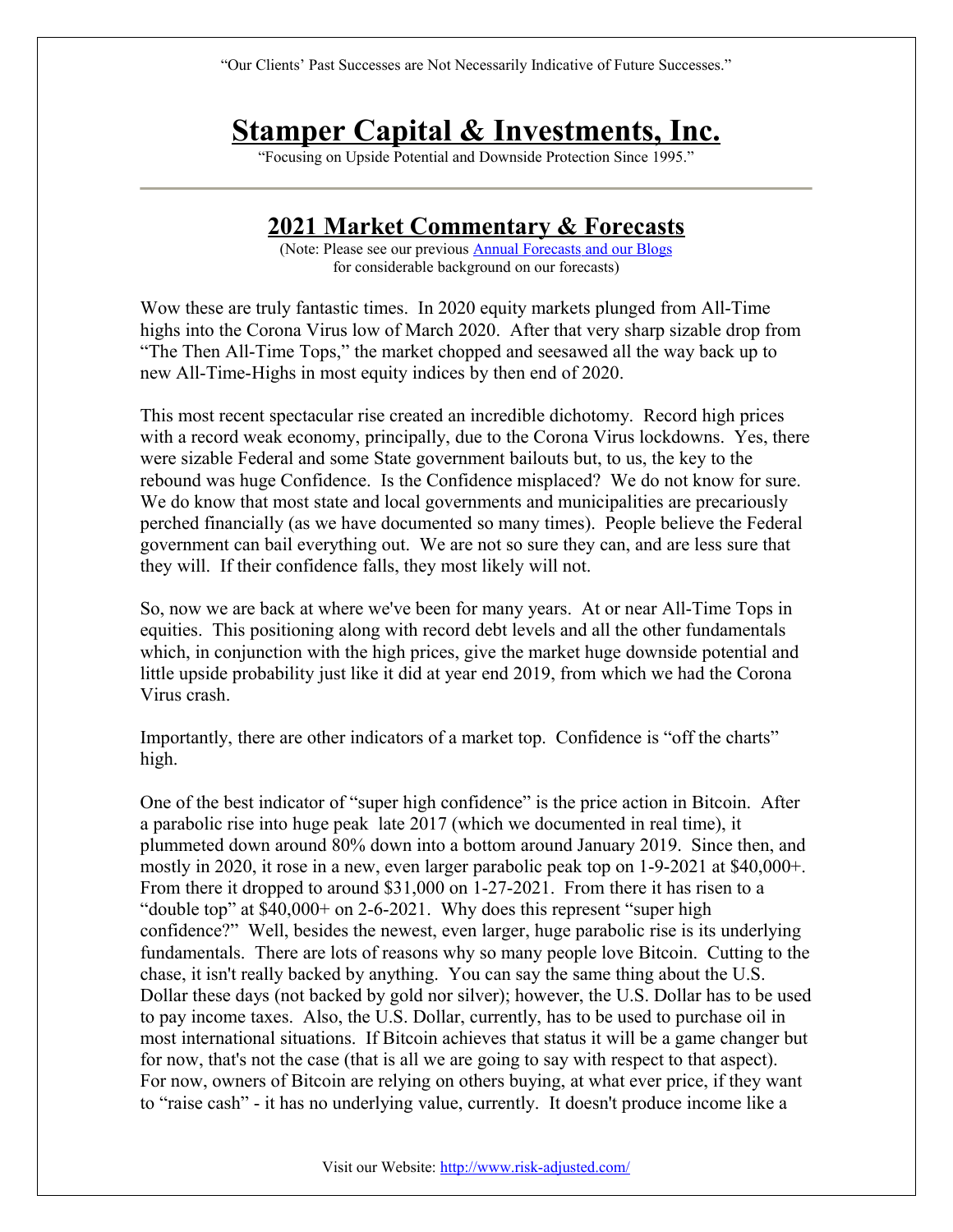bond or like a real estate rental, etc.. It is more like gold or silver (in the way they do not deliver any income) except that "Cryptocurrencies" don't really have limited quantities, currently – look how many "Bitcoin Look-A-Likes" are around now – there is nothing to stop more startups. So, to us, this situation shows an incredibly high level of confidence. (Please note, to us, this is not "investing" - this is speculating. Also, we do believe governments will likely eventually adopt Cryptocurrency technologies for their currencies.) While we expect Bitcoin to experience another spectacular crash, we expect first Bitcoin will put in one new notable all-time high shortly. Of course, that is speculative – the downside potential is huge and the upside potential is much smaller. A new notable all-time high could come and go in a blink, with very few exiting at or even near its tip top.

An example of "super high confidence" come (and, probably gone) is the price action in Game Stop ("GME"). It traded from \$39 on 1-20-2021 up to \$347+ a week later! on 1- 27-2021 in a huge parabolic rise (note: we've documented many times how parabolic price rises almost always end with a plummet back to near where the rise began. For example, see our commentary in our Weblog [The Contraction Resumes\)](http://risk-adjusted.com/wordpress/presentations-education-opinions/weblogs/the-contraction-resumes/). From that "Super High Confidence Top" it has plummeted all the way back down to \$53 on 2-4- 2021, not far from where the huge rise began. Game Stop makes old fashioned video games – old fashioned in that they are delivered by CD and run on the owner's computer, not all on-line. Also, note that the huge upward price action was driven, principally, by "Millennials," with limited market experience, making their first "investments" obviously, they had an unusually high level of confidence to get involved in such a speculative situation. In addition, some hedge funds were short (mostly, with some holding long positions who made a lot of money (if they sold out before the plummet back down) and experienced margin calls and lost billions of dollars. There is a huge amount to this story; however, our purpose is to use it to illustrate the high level of confidence in the markets. Also, we note how people discuss this story and talk about "investing" - to us it shows how most "investing" is "speculating" during these hugely leveraged times. Finally, the plummet back to reality.

The key with "super high confidence" is that it cannot get much higher – but it can go lower - a lot lower. With increasing confidence comes higher and higher prices – we've seen that. If (when) confidence plummets, asset prices will likely follow along, especially given their terrible fundamentals (which we have documented so many times over the recent years). To us, downside potential from current tippity-tippity-top level is as high as "confidence" currently is. Downside protection is minimal.

We point out that the record amounts of financial leverage is in essentially all asset classes (we have documented this over and over again over the past several years). Thus, if (or when) the confidence falls, prices of essentially all asset prices will fall – stocks, real estate, junk bonds, all but the highest quality municipal bonds, collectibles, and commodities and precious metals, etc. So, prices of almost all assets falling but the U.S. Dollar rising. This would be the same situation as the 2006-2007 Real Estate Bubble top down into the 2009-2011 Financial Crash bottom. We expect this All-Time top will be called the "All Everything Bubble" or, maybe, the "E-Commerce Bubble" as certainly,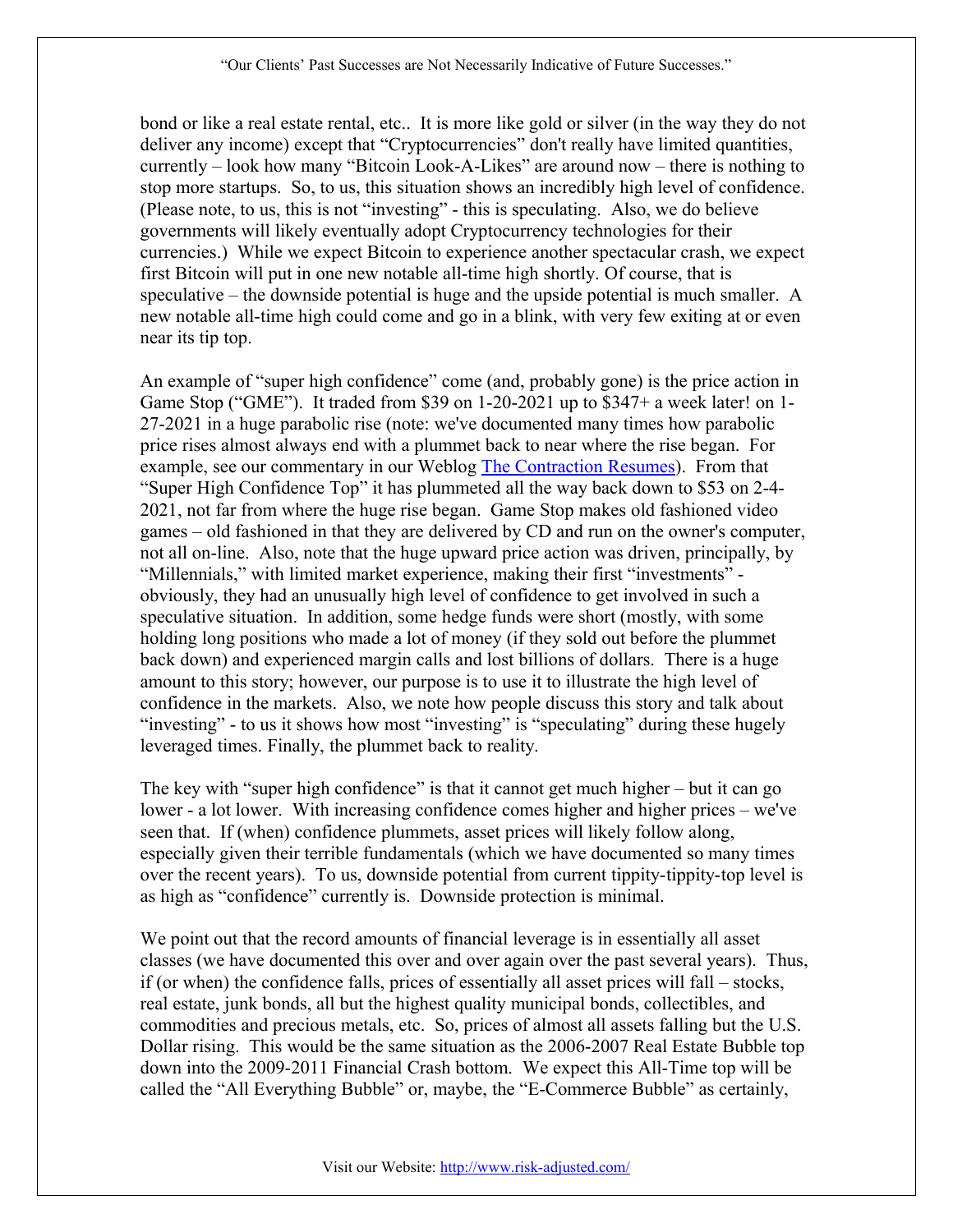the E-Commerce firms like Amazon, Google, etc. have seen their asset values go sky high. Or, maybe, "The Super Bubble."

Interest Rates – The yield of the U.S. Treasury 30 year put in its all-time low on 3-9-2020 at 1.02%. From there, it has chopped and seesawed, almost doubling! up to 1.98% on 2- 5-2021. Similarly, the yield of the U.S. Treasury 10 year put in its all-time low a bit later on 8-4-2020 at 0.51% Since then, it has chopped and seesawed, more than doubling! up to 1.18% on 2-5-2021. The numerous higher highs and lower lows in these yields means the trend in interest rates is up. Although the trend has been choppy, the percentage rise has been huge, yet the absolute rise has still been small, so far.

We expect these highest quality interest rates to see their rises accelerate. If this happens, it will push down prices of asset classes that are highly leveraged (which is essentially all asset classes). If prices of assets fall, interest rates of lower quality buyer will rise even faster (than higher quality interest rates) with credit quality yield spreads widening out. From the incredibly high asset prices levels we are currently at, rising rates and widening spreads could create a self-reinforcing cycle making the price falls even larger. These are the increased risks of buying/owning "investments" at such an Asset-Bubble top which also has near all-time low interest rates and near-record tight credit quality yield spreads.

--

As mentioned previously, please review our previous [Annual Forecasts](http://risk-adjusted.com/wordpress/presentations-education-opinions/annual-forecasts/) and [Blogs](http://risk-adjusted.com/wordpress/presentations-education-opinions/weblogs/) if you want to get considerable background information why we are making these forecasts.

As always, we at Stamper Capital will continue to focus on the upside potential and downside protection of the assets we manage.

**Thank you for your patronage, Stamper Capital & Investments, Inc.**

**Since 2001, "Safety" was our watchword for the 2000-2009 decade. It was our watchword again from the Housing Bubble to the Financial Crash. Unfortunately, "Safety" is our watchword yet again for this Super Bubble, until we get to the final bottom, which we believe is much much lower.**

(Posted 2-5-2021)

# FOOTNOTES:

Stamper Capital Composite Return Calculation Footnote:

Returns are presented in United States Dollars. Composite returns are calculated monthly using a Monthly Discounting Model. No cash carve outs are made. Quarterly returns are time-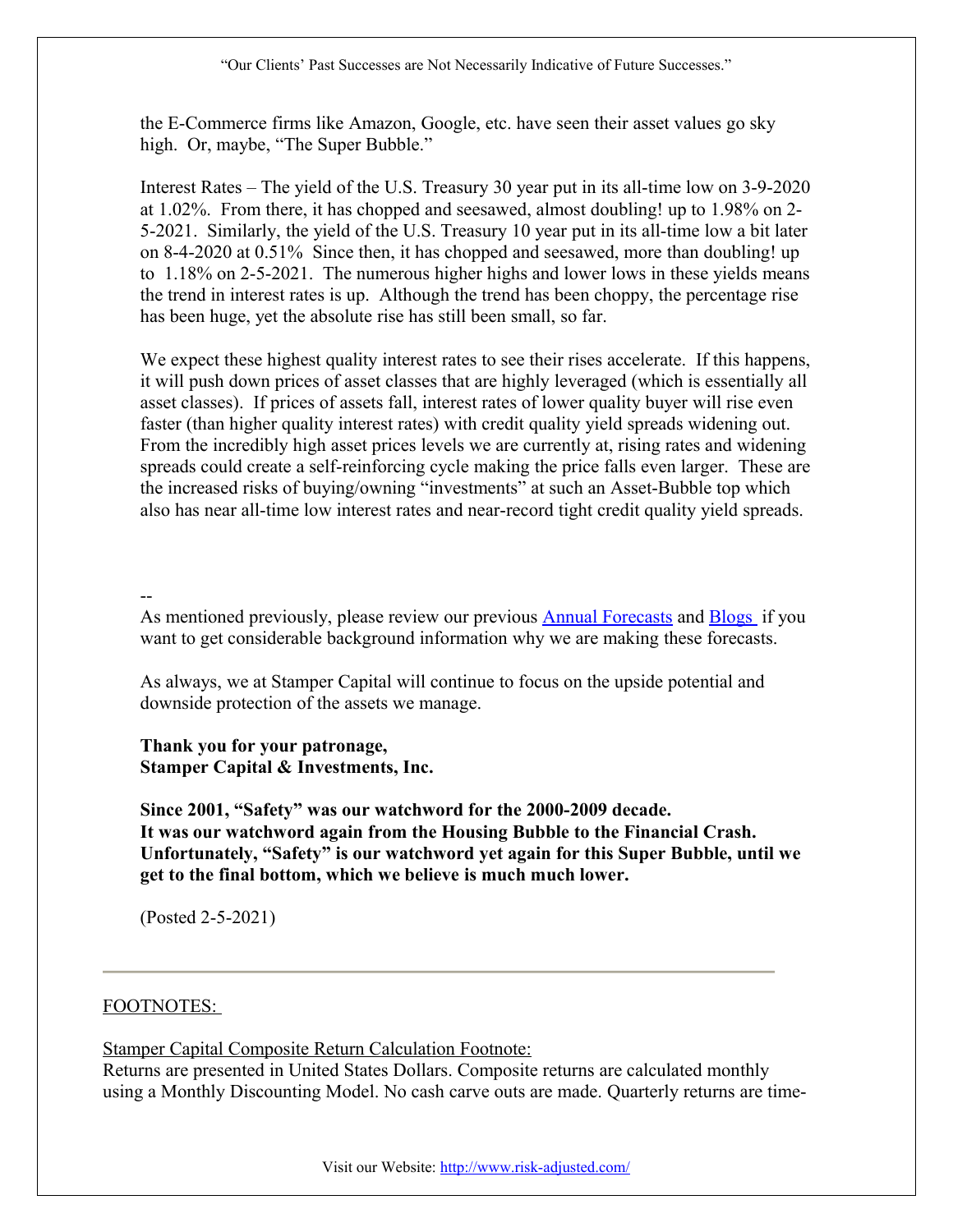weighted rates of return calculated by geometrically linking the composite's monthly returns. Annual returns are time-weighted rates of return calculated by geometrically linking the composite's quarterly returns. Gross Returns are after transaction costs but are before management fees; Net Returns are after Stamper Capital management fees. Investment advisory fees will reduce client's returns. Fees are hypothetically taken out of non-fee paying accounts when reporting net-of-fee returns. Other costs reducing returns are custody account fees and possibly ticket charges, which can vary depending upon the custodian used. Also, see Disclaimer, below.

#### Morningstar & Lipper Total Returns Calculation Footnote:

Returns - Figures quoted are total returns calculated for the share class and time periods shown. Performance includes the reinvestment of income dividends and capital gains distributions. Performance does not reflect the deduction of taxes that a shareholder would pay on a fund distribution or the redemption of fund shares. Please go to Morningstar's and/or Lipper's website for more information.

#### Calculation of Risk-Adjusted Performance Returns Footnote:

Statistical Standard Deviation is the measure typically used, and we are using, as a proxy for risk. Standard Deviation is measured versus a composite's or competitor's own returns. Importantly, Standard Deviation is an attempt to measure risk that has been experienced; however, there may or may not be other risks that were taken on (by our clients or our competitor's clients, etc.) that were not experienced and/or that were not measured by Standard Deviation. Importantly, those risks will likely ultimately, at some time, be realized as we saw in the financial collapse of 2008. Stamper Capital's Upside Potential/Downside Protection Analysis and Implementation attempts to consider these risks and we believe is, in a large part, responsible for our historical outperformance during more unusually volatile periods. Of course, past performance is not necessarily and indication of future success.

# Morningstar Risk-Adjusted Star Rating Footnote:

For each fund with at least a 3-year history, Morningstar calculates a Morningstar Rating based on a Morningstar Risk-Adjusted Return measure that accounts for variation in a fund's monthly performance (includeing the effects of sales charges, loads and redemption fees), placing more emphasis on downward variations and rewarding consistent performance. The top 10% of funds in each category reveive 5 stars, the next 22.5% receive 4 stars, the next 35% receive 3 stars, the next 22.5% receive 2 stars and the bottom 10% receive 1 star. Please go to Morningstar's website for more information.

# DISCLAIMER:

This web site is for Stamper Capital & Investments, Inc. Institutional and High Net Worth Money Management only. Stamper Capital & Investments, Inc. is an independent registered investment advisor. Prior Performance achievements are not necessarily an indication of future performance. In other words, past performance does not guarantee future results. There are many types of risk and returns, and the tradeoffs among them can result in different positive or negative returns depending upon the subtleties of the specific credit and security